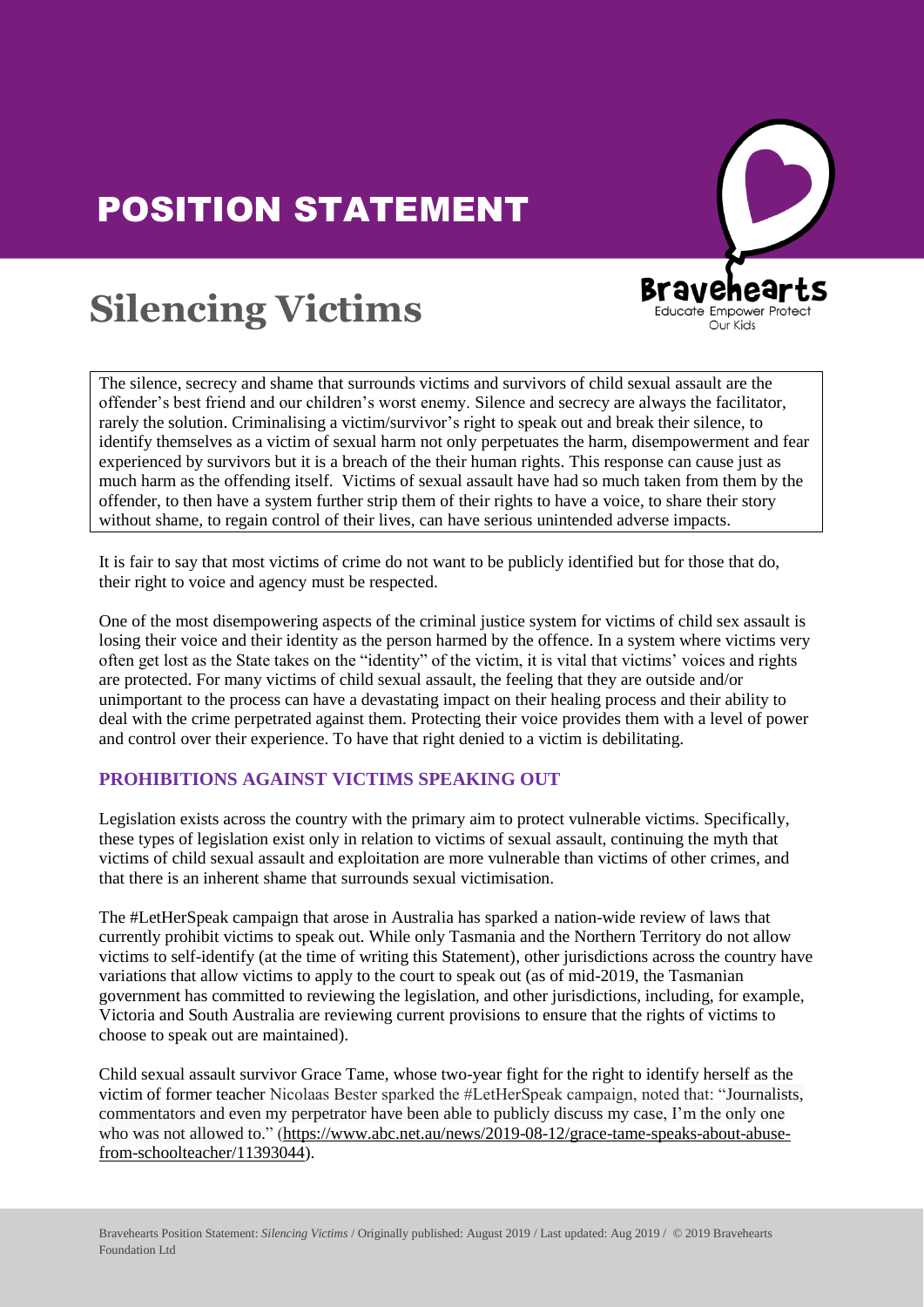It is important to note that such restrictions exist not just in the criminal justice system, but also the child protection systems across the country. In 2000, Bravehearts successfully lobbied to amend the Queensland *Child Protection Act 1999* to allow for individuals to apply for permission to speak publicly about issues that may affect themselves or their family. Under the Act, Section 189 allows for the approval to be sought from the chief executive (who will assess the motivational integrity of the request among other considerations) where a child is or has been the subject of an investigation under the Act, who is under the statutory care of the Department or who is the subject of an order. Additionally, the provision also applies to children who have been harmed or at risk of harm, or allegedly so, by a family member.

### **PROTECTING VICTIMS**

It is Bravehearts position that entrenched and blanket legislative silencing victims that prohibits outright any public discussion or disclosure are based on many dubious assumptions including:

- That public identification is harmful;
- That the victim is protected from this assumed backlash or re-victimisation by virtue of maintaining their silence and secrecy;
- That all children under the age of 18 and their non-abusive families are incapable of forming their own views and position on this issue and as such, their right to free speech and choice must be limited; and
- That silence, secrecy and anonymity in the area of child sexual assault is the best protection mechanism to protect children against further sexual assault.

Legislation that does not allow for the victim of child sexual assault to freely speak out and be heard subsequently fails to recognise that:

- 'Silence and secrecy' plays a major role in the proliferation of child abuse;
- The 'silence and secrecy' response perpetuates the 'shame' factor on the victim and does nothing to help in their healing but instead, relegates them to a life of isolation and further victimisation;
- The 'silence and secrecy' factors are unquestionably related to a perceived sense of shame or guilt on behalf of the victim and that this factor is best overcome - not by enforcing the continuance of silence, but by finally providing victims the required resources and counselling needed to overcome these misplaced feelings, to re-empower these children, to help redefine their boundaries and reinstil self-esteem;
- This legislation will validate and entrench the cultural 'shame' factor for many victims and their families and will do nothing to instil the necessary 'pride' factor that speaking out to protect, warn and educate others delivers;
- There is no, to our knowledge, substantiated evidence that the public is largely predisposed to victimisation or harassment of persons in such matters;
- The lack of community education, awareness and comprehension of the issues surrounding child sexual assault is the foundation on which any potential harassment and victimisation is built and that the best way to deal with these issues is to increase and entrench public awareness and understanding; and
- Strengthening anti-discrimination laws, bullying, exploitation and harassment provisions in legislation relating to victims and enforcing imprisonment penalties against those who would discriminate, exploit or abuse the child rights rather than those who dare to speak out is the best way to defend and protect the rights of the child.

Bravehearts recognises that it is important to achieve a balance between protecting victims of child sexual assault from any potential harm that may result from involvement with the media, and the need to ensure they have access to the media so their stories are told from their perspective, using their own voices.

Why is the protection of victim voice and agency so important?

- People, young and old, want to have their say;
- It is empowering to ensure people who have been harmed a voice;